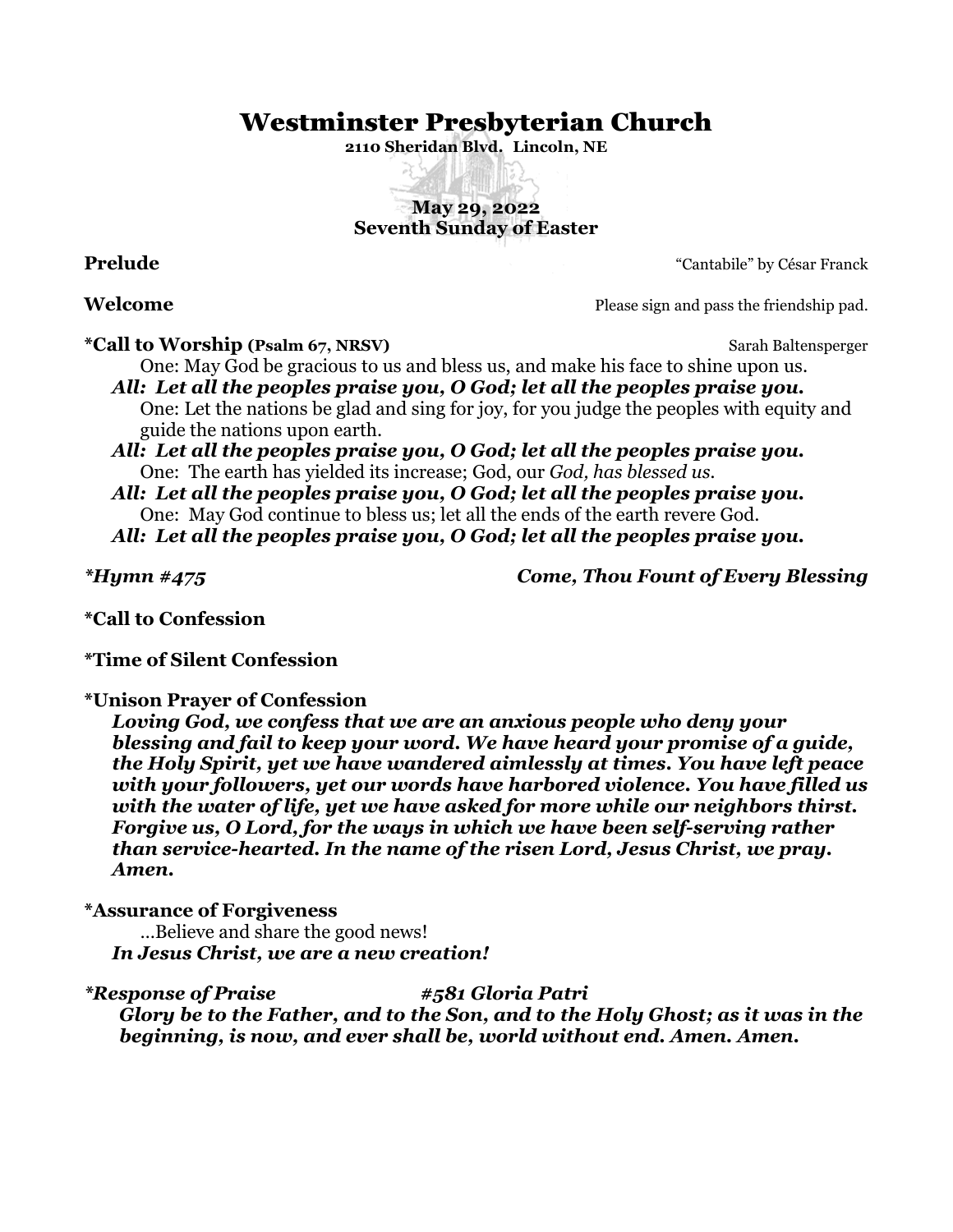#### **\*Passing of the Peace**

*Please share a sign of welcome and inclusion that is mutually comfortable (high five, handshake, fist/elbow bump) with your neighbors.*

May the peace of Christ be with you.

# *And also with you.*

### **Children's Chat** Trish Souliere and Trish Souliere and Trish Souliere and Trish Souliere and Trish Souliere and Trish Souliere and Trish Souliere and Trish Souliere and Trish Souliere and Trish Souliere and Trish Souliere

# **Prayer for Illumination**

# **Scripture**

| Gospel Lesson | John 14:23-29                                  | N.T. pg. 109      |  |
|---------------|------------------------------------------------|-------------------|--|
| New Testament | Revelation 21:10; 21:22-22:5                   | N.T. pg. 259      |  |
|               | The Word of the Lord. <b>Thanks be to God.</b> |                   |  |
| <b>Sermon</b> | "The Healing of the Nations"                   | Rev. Chris Peters |  |

# *\*Hymn #346 For the Healing of the Nations*

**\*Affirmation of Faith (The Apostles' Creed)** Rev. Dr. Jimmy Shelbourn *I believe in God, the Father Almighty, Maker of heaven and earth. And in Jesus Christ his only Son our Lord; who was conceived by the Holy Ghost, born of the Virgin Mary, suffered under Pontius Pilate; was crucified, dead, and buried; he descended into hell; the third day he rose again from the dead; he ascended into heaven, and sitteth on the right hand of God the Father Almighty; from thence he shall come to judge the quick and the dead. I believe in the Holy Ghost, the holy catholic Church, the communion of saints, the forgiveness of sins, the resurrection of the body, and the life everlasting. Amen.*

**Celebration of Westminster Seniors**

**Prayer of Thanksgiving**

**Special Music:**  $\bullet$  "No More Night" by Walt Harrah/arr. Camp Kirkland Westminster Choir

### **Prayers of the People** Sarah Baltensperger

**The Lord's Prayer**

*Our Father, who art in heaven, hallowed be thy name; thy kingdom come, thy will be done on earth as it is in heaven. Give us this day our daily bread and forgive us our debts as we forgive our debtors, and lead us not into temptation, but deliver us from evil. For thine is the kingdom and the power and the glory forever. Amen.*

*\*Hymn #375 Shall We Gather at the River*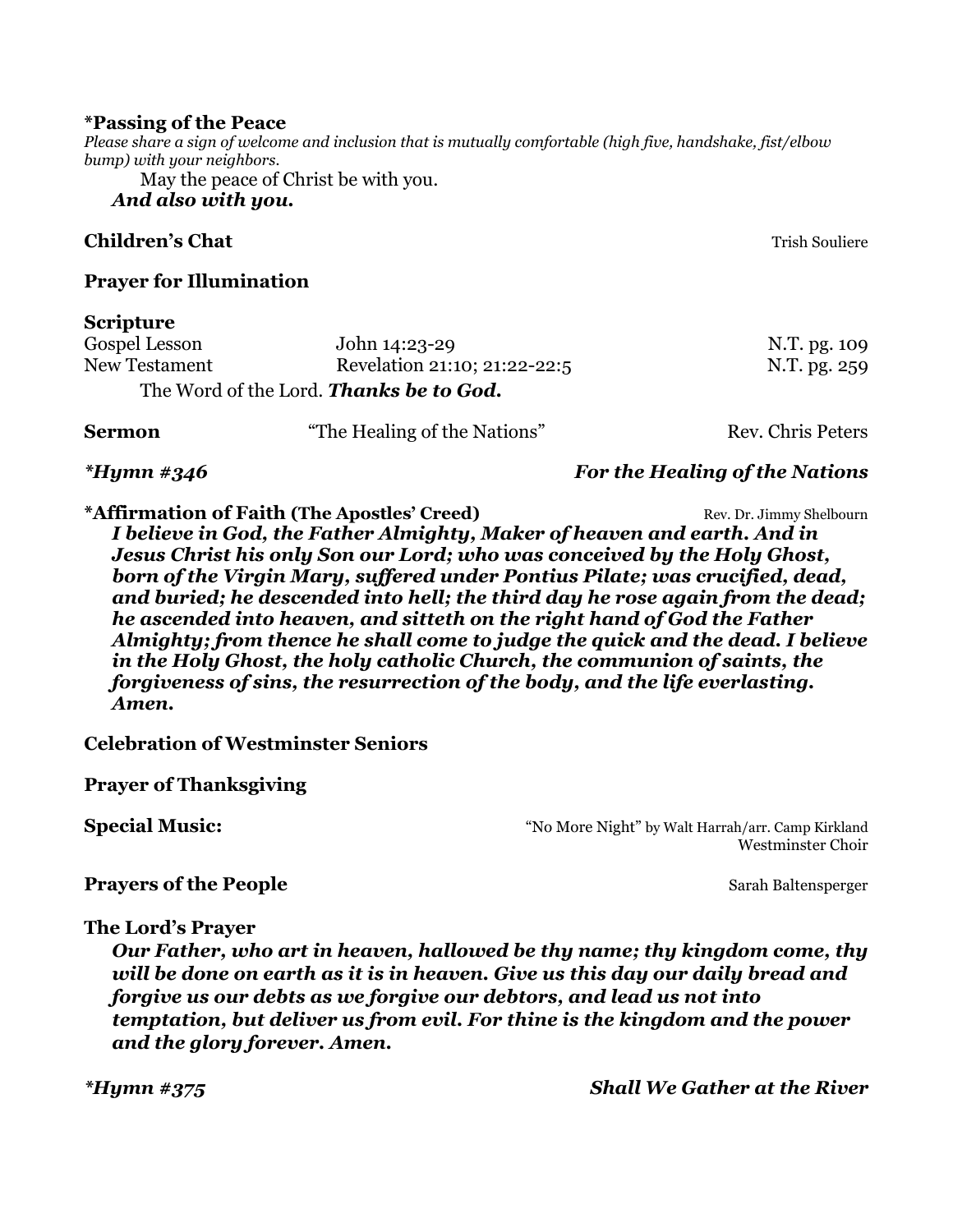|  |  | <i><b>*Charge &amp; Benediction</b></i> |
|--|--|-----------------------------------------|
|--|--|-----------------------------------------|

 $Rev.$  Chris Peters

**Postlude** "Elegy" by C.H. Lloyd

-----------------------------------------------------------------------------------------------------------------------------------------------------

\*Please rise in body or spirit for these parts of worship.

Portions of today's liturgy are used with permission from Feasting on the Word Liturgy for Year C, Vol 2

**Flowers** are given in memory of **Rev. Lynn Davis** by his family, and a second bouquet is given in memory of **Bob Hayes** and in honor of all veterans who have served, by Helen Hayes and Janet McCall.

Westminster welcomes and values children in worship. If a parent feels a break is needed for their child during the service, our Infant Room is available. This is located off the entry foyer through the Sheridan Blvd./West-end sanctuary doors. When you enter the foyer, turn to your right, where the door will be open.

### **Giving to Westminster's Mission and Ministry**

**At Church**: An offering to support Westminster may be placed in our Giving Baskets following the service. These are located by the Sheridan Blvd. doors in the narthex and the sanctuary elevator exit. Look for the signs that read "Giving Basket."

**Online**: To give online, visit the following web address: [https://westminsterlincoln.org/generosity-and](https://westminsterlincoln.org/generosity-and-the-joy-of-giving/)[the-joy-of-giving/](https://westminsterlincoln.org/generosity-and-the-joy-of-giving/)

If you don't want to take your bulletin with you, please dispose of it in the recycling basket as you exit the sanctuary.

**Ministers:** The whole congregation **Pastors:** Rev. Chris Peters & Rev. Dr. Jimmy Shelbourn **Liturgists:** Sarah Baltensperger **Interim Music Director:** Ronnie Zanella **Organist:** John Ross **Director of Children & Youth:** Trish Souliere **Ushers:** Carol Boehler, Kim Kubick, Carol Shelbourn **Greeters:** Gary & Glenna Haller **Coffee Clean-Up:**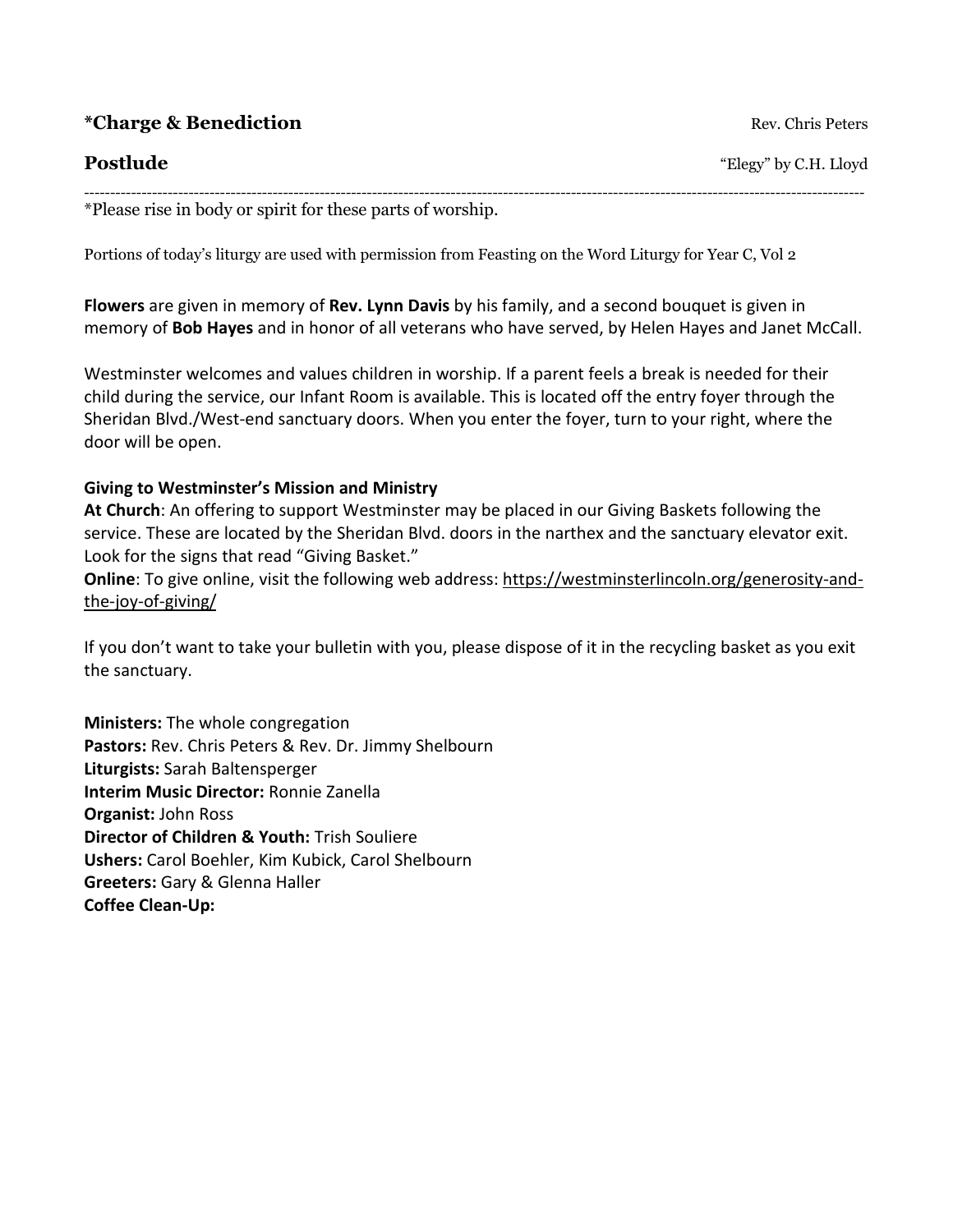

*"I am the vine, you are the branches . . ."*

**The week of May 29, 2022**

*Westminster Presbyterian Church is an inclusive faith family, inspired by Jesus Christ, to call, nurture, and empower disciples.*

# **VBS 2022: To Mars and Beyond | June 6-9**

Two weeks remain until VBS. Join us as we explore how to serve God and discover God's mission for our lives. Registration is \$15 per child/maximum \$45. Register your child or sign up to volunteer here: [https://vbsmate.com/events/westminsterlincoln/21116.](https://l.facebook.com/l.php?u=https%3A%2F%2Fvbsmate.com%2Fevents%2Fwestminsterlincoln%2F21116%3Ffbclid%3DIwAR2IeWvJlBfThxJOFr7xCzbjQwZcJGaojsLbOu7od1SVKqZ2n4LtScaR2gQ&h=AT2qvlEunUpkYb6_n4z8ePv0YfvAJ1tZzFpJZxkikNo92FxTHo0r6RtPnDCm5b99QUyKoFcksSI66nYl4LwKU1vB5iIFL_ERq1uqRBwb5wrlhMOefosEaK0fBDQ79Dx5C5Y_&__tn__=-UK-R&c%5b0%5d=AT1eLocyym6b6tOgans3RFiii-irxDwssXa_rP1Q_qE4JGWDDsskAOfvItoxyf9pMQVUD5swm7aGOAD9_VOQO_6RfpA44nyKJaKiLaSJhT1WRqAFs8vVlgczSfadsINTXqbSJARcgVz-_YW-dMPqcwmWOA-9XHmNHFu0PocM1XuaNoM-NvQmaKedH5LnhRHIOL9NXP-s3g49TBUmx9PvOyfTiHK0oyg)

# **Sunday School Stories Grown Up – Children's Chat Update**

This Summer we will explore what we often think of as Children's Bible Stories in worship. After some



staff planning, we have decided to share the story each week from the Spark Children's Story Bible as well as from the "grown-up" NRSV. This means we will have Children's Chats with a message, along with a kid-focused bulletin each week. At



Westminster we value children becoming familiar with the patterns of worship

and making our services as accessible to all ages as we can!

# **Sermon Setup**

Join us at the sermon set-up discussion on Sunday mornings at 9:15 am, a session designed to deepen the worship experience. We enjoy donuts as we discuss the theme of the upcoming sermon and identify how it applies to our lives today. Youth are invited to attend service with their families or together in the balcony. **Please note:** May 29 will be the last sermon setup until August.

# **HEAR! HEAR! (In the Sanctuary)**

There is a new and convenient way for anyone to enhance their listening experience in the Westminster sanctuary. You can now use your smartphone to connect directly to the Church's audio system. If you are interested in using the new system or just want more information, there will be a flyer at the front desk which explains the process. You need your smartphone and the pair of earphones that came with it. Steve Larson (402-613-6644) has agreed to talk with anyone who needs assistant with the steps on the flyer.

**Please note:** You can still use the hand-held devices that have always been provided by the church if you prefer.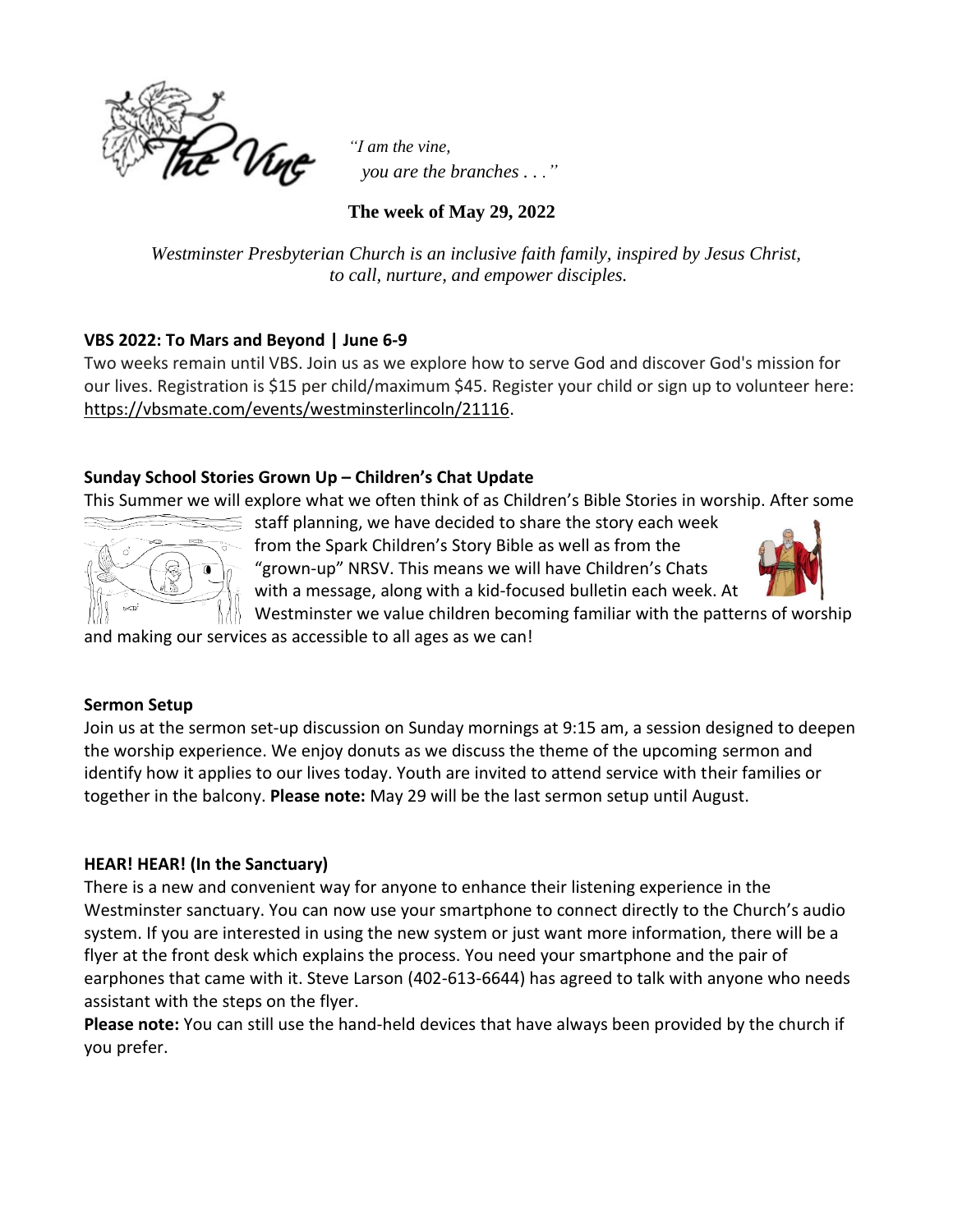#### **Summer Sundays**

Beginning June 6, Faith Village and Sermon Setup will be on hiatus to allow families time to worship together. We look forward to welcoming the children back to Faith Village on August 14, *Blessing of the Backpacks* Sunday. Children six and under are always welcome in the nursery.

#### **June Prairie Readers**



Wednesday, June 15, 1 pm, Lounge Book: *The Perfume Thief* by Tim Shaffert Discussion leader Martha Van Sickle

#### **Repurpose your Pill Bottles**

What if you went to the pharmacy to get a prescription filled and they dumped the pills into your open hand? Not sanitary and not safe. This is what often happens in many underdeveloped nations. You can make a



difference. The big pill collection container has returned for you to again drop off your empty, labels off, glue removed and cleaned pill bottles to the church office area. We will collect for the next few months and send these precious containers to underdeveloped nations for safe dispensary of medication to their citizens. So don't toss your empty pill bottles in the recycling bin at home, take the labels off including the glue and bring them to the church for us to repurpose.

#### **Calvin Crest Summer Camp**

Have you registered for summer camp yet? Participate in awesome worship and Bible study, play lots of games, and have fun, while singing and enjoying food and friends in a beautiful natural setting.



Calvin Crest will introduce you to amazing outdoor adventures, where you can build your skills and develop your faith. For more information or to register for camp, check the Calvin Crest website [https://calvincrest.org.](https://r20.rs6.net/tn.jsp?f=001BNtLKR0gu6iY3mQA1MCT8ng7zxbycgLNVuPzhSBCww4NWYEv0HpKjNoNsOv-1T9kTjcrw-fZAzq_R741t77fbs1fV-9B1ztpaQqjZYBR9Owvd4vSLkqiGZIfsh_cGk72y027islGZmMW8CYyx8kOcg==&c=&ch=)

**Congratulations to Thomas Bryson**, recent confirmand of WPC, who won the Class A golf championship this week.

**The church building will be closed on Monday, May 30, in observance of Memorial Day.**